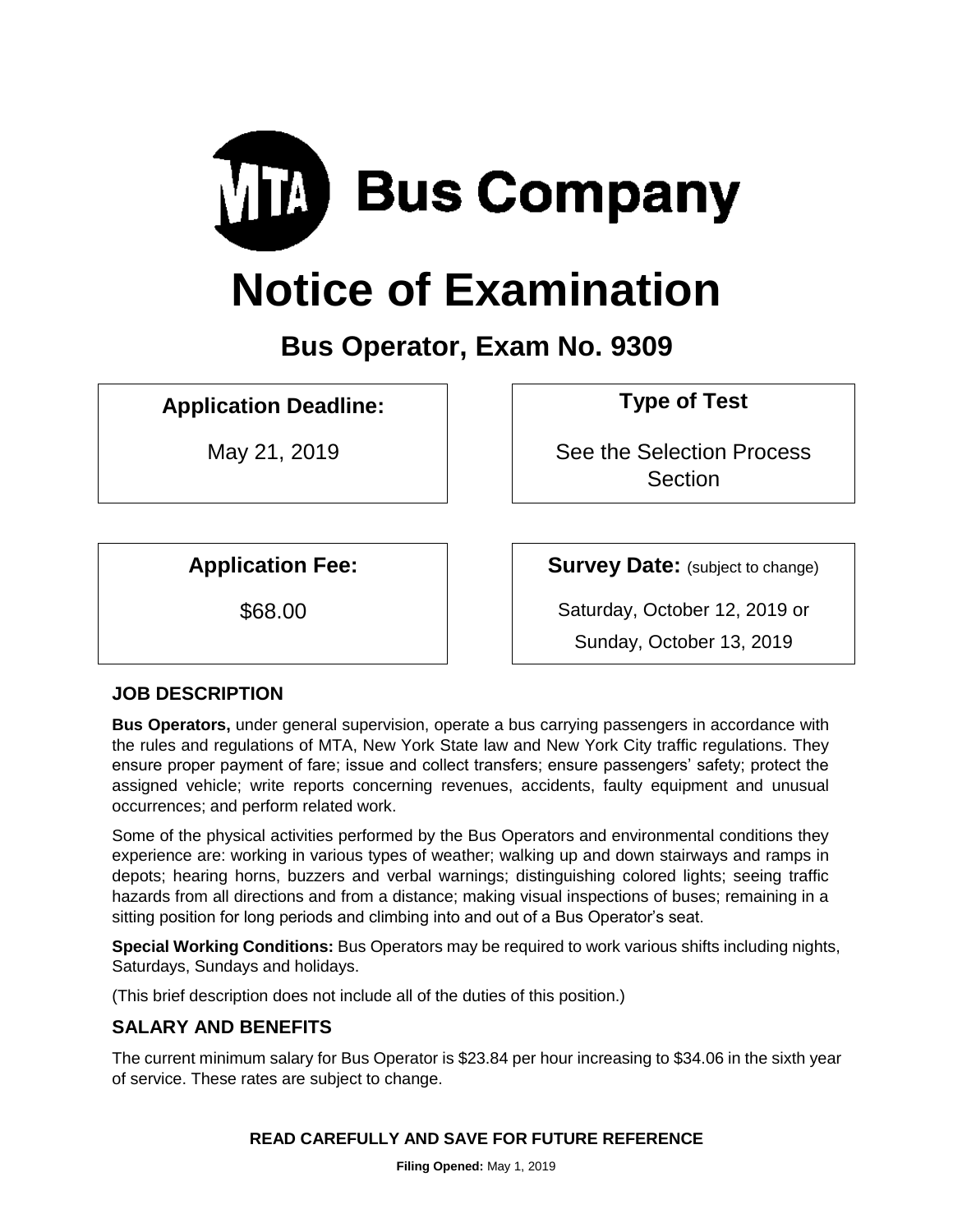# **HOW TO QUALIFY**

There are no formal education or experience requirements for this position.

### **REQUIREMENTS TO BE APPOINTED**

**Driver License Requirement:** At the time of appointment, you must possess either:

- 1. A Class B Commercial Driver License (CDL) valid in the State of New York with a passenger endorsement and no disqualifying restrictions that would preclude the performance of the duties of this title; or
- 2. A Motor Vehicle Driver License valid in the State of New York and a Learner Permit for a Class B CDL valid in the State of New York with a passenger endorsement and no disqualifying
- 3. If you qualify under "2" above, your appointment will be subject to the receipt of a Class B CDL valid in the State of New York with a passenger endorsement and no disqualifying restrictions at the end of a special training course in bus operation. If you fail to successfully complete the special training course in bus operation, including the receipt of a Class B CDL valid in the State of New York with a passenger endorsement and no disqualifying restrictions, your employment will be terminated. If you have serious moving violations, a license suspension or an accident record, you may be disqualified.

The Class B Commercial Driver License (CDL) with a passenger endorsement and no disqualifying restrictions must be maintained for the duration of your employment in the title. Such license and/or Learner Permit must not include any restrictions which would preclude the performance of Bus Operator work.

The Class B Commercial Driver License (CDL) or Motor Vehicle Driver License, or any combination thereof, must have been valid in the State of New York for at least three years immediately prior to the date you are appointed to this position.

**Commercial Motor Vehicle Driving Experience in the Military or New York National Guard**: If you are an active member or former member (discharged in the past year) of the military or New York National Guard and have experience driving a Commercial Motor Vehicle in the military or New York National Guard, you may be eligible for a waiver of the New York State commercial driving skills test through the New York State Department of Motor Vehicles. If you believe that you may be eligible for this waiver, you must apply for the waiver through the New York State Department of Motor Vehicles.

**Medical Requirement:** Medical guidelines have been established for the position of Bus Operator. You will be examined to determine whether you can perform the essential functions of the position. Where appropriate, a reasonable accommodation will be provided for a person with a disability to enable him or her to perform the essential functions of the job.

# **REQUIREMENTS TO BE APPOINTED**

**Drug Screening Requirement:** You must pass a drug screening in order to be appointed, and if appointed, you will be subject to random drug and alcohol tests for the duration of your employment. Additionally, if you have tested positive on a drug or alcohol test or had a refusal to test during preemployment or while employed by a Federal DOT-regulated employer during the applicable period, you must have completed the Substance Abuse Professional (SAP) process required by federal law in order to be appointed to this safety-sensitive position.

**Residency:** New York City residency is not required for this position

(Continued)

**REQUIREMENTS TO BE APPOINTED** (Continued)

#### **READ CAREFULLY AND SAVE FOR FUTURE REFERENCE**

**Filing Opened:** May 1, 2019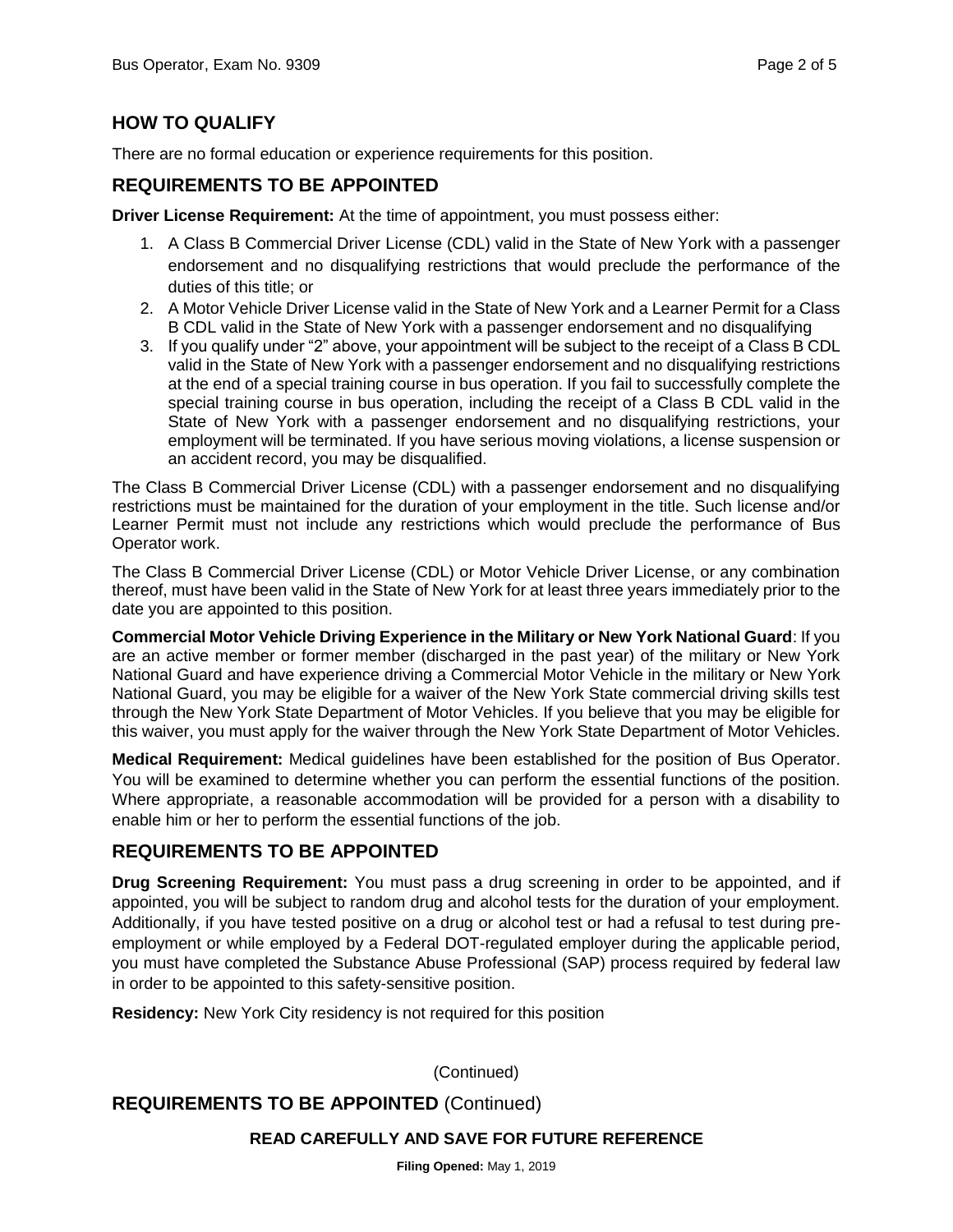**English Requirement:** You must be able to understand and be understood in English.

**Proof of Identity:** Under the Immigration and Reform Control Act of 1986, you must be able to prove your identity and your right to obtain employment in the United States prior to employment with MTA Bus Company.

# **HOW TO SUBMIT AN APPLICATION AND PAY THE APPLICATION FEE**

If you believe you meet the requirements in the "How to Qualify" section, submit an application online. Applications will **not** be accepted in person.

#### **Online Applications**:

- 1. Apply using<http://mta.info/nyct/hr/appexam.htm> by the last day of the application period.
- 2. Log into your existing account or create a new account online to apply.
- 3. Follow the steps to submitting an application.
- 4. A confirmation number will appear on the same page after submitting your *Application*.
- 5. Below the confirmation number, a Pay Examination Fee button will appear for you to click to open the payment page.
- 6. A major credit card or a bank card associated with a bank account must be used when paying the application fee.
- 7. You will be sent a confirmation email after you submit payment for the application fee.

Computers with internet access are available on a limited basis at branches of the New York Public Library, the Brooklyn Library and the Queens Library to patrons with a valid library card.

Save your Confirmation numbers for future reference and proof of filing an *Application*.

**Application Fee:** This fee is generally not refundable. Under special circumstances, you may be entitled to a refund. You should refer to the Department of Citywide Administrative Services ("DCAS") General Examination Regulations to determine if you are entitled to a refund prior to requesting a refund. You can refer to the bottom of the last page of the Notice of Examination for instructions on how to obtain a copy of the DCAS' General Examination Regulations.

# **HOW TO SUBMIT AN APPLICATION WHEN REQUESTING A FEE WAIVER**

Applicants who wish to request a fee waiver must obtain an *Application* in person at the MTA Exam Information Center as indicated below and must submit the *Application* and required forms by mail to the address in the "Correspondence" section below **by the last day of the application period**.

MTA New York City Transit will not accept applications in person. Additional information on how to request an application fee waiver is available with the *Application.*

# **ADMISSION LETTER**

An *Admission Letter* will be mailed to you about 10 days before the first scheduled survey date. If you do not receive an *Admission Letter* at least 4 days before this date, you may obtain a duplicate letter at the MTA Exam Information Center (as indicated below). A paper copy of the *Admission Letter* is your ticket for admission to the survey. The *Admission Letter* will include your random list number, which is generated electronically. Candidates who successfully complete all components of the selection process and meet all requirements and conditions will be considered for employment in random list number order as vacancies arise.

**READ CAREFULLY AND SAVE FOR FUTURE REFERENCE**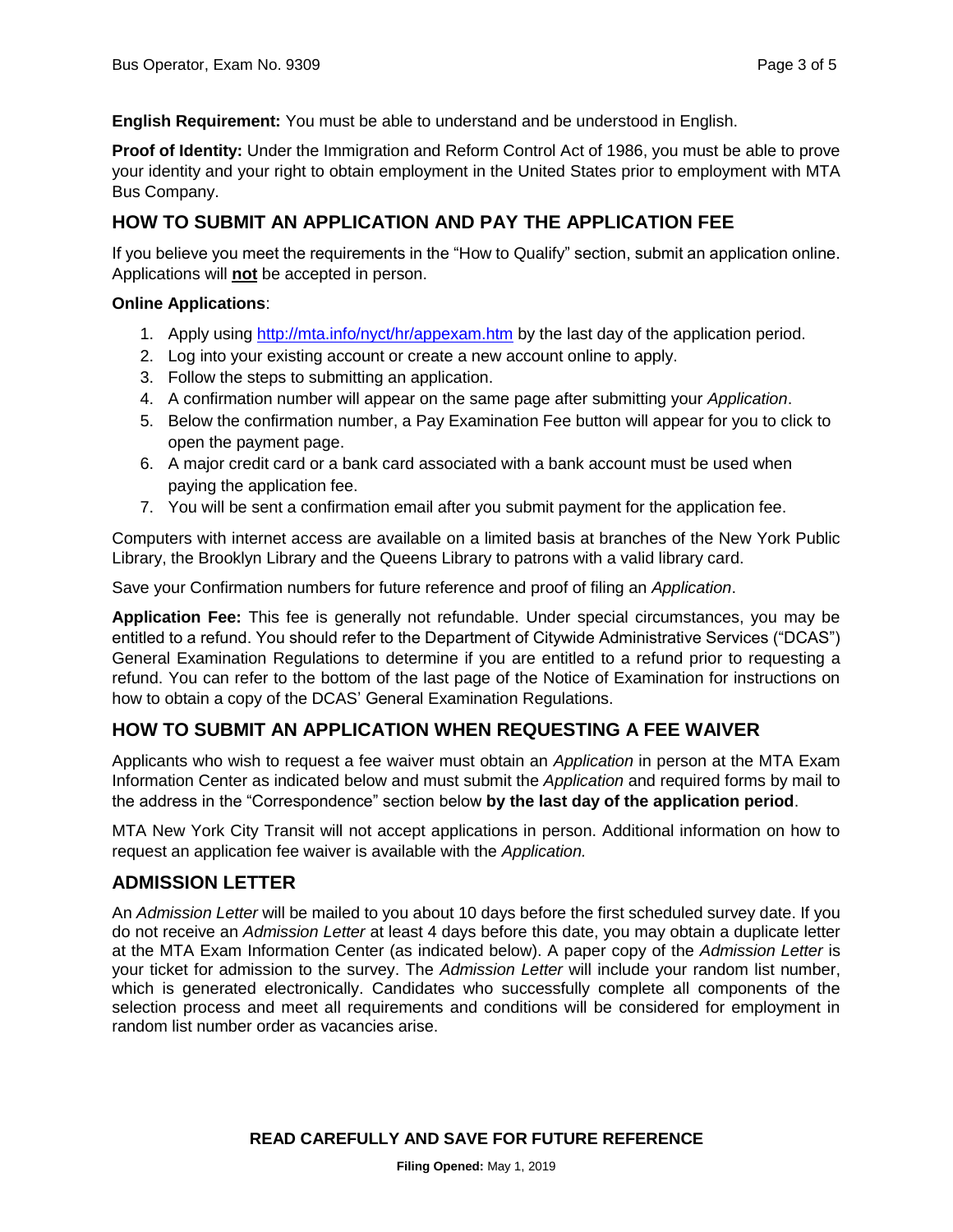# **THE SELECTION PROCESS**

The Bus Operator Selection Survey (BOSS) is a selection instrument approved by the American Public Transportation Association (APTA) and is used as an indicator of applicant tendencies in the areas of safety, attendance and customer service skills. As indicated above, all applicants will be mailed an Admission Letter inviting them to complete the BOSS. Then, once the eligible list for this exam is established, BOSS results will be mailed to those who completed it.

If you believe you have already successfully completed BOSS for another exam number, you may email us at [examsunit@nyct.com](mailto:examsunit@nyct.com) to request a transfer of those results to this exam number. Please write "BOSS Results Transfer Request" in the subject of your email, and make sure to include your full name and Applicant ID (or the last four digits of your Social Security Number) with your request.

As vacancies arise, applicants who have successfully completed the BOSS will be invited in random list number order to complete the following components of the employment process, which must be completed successfully to be considered for employment:

- 1. A driving record review
- 2. Drug test and medical assessment
- 3. Criminal and work record review (failure to disclose prior convictions may disqualify)

Refer to the "Requirements to be Appointed" section of this notice, above, for additional information on conditions that must be met at the time of appointment.

# **ADDITIONAL INFORMATION**

**Probationary Period:** You will be required to complete a 1-year probationary period. Those who not successful complete the probationary period may be terminated at the discretion of the MTA Bus Company.

**Appointments:** All appointees must satisfactorily complete a Bus Operator training program in accordance with MTA Bus Company standards. Appointees who do not satisfactorily complete the training program will be subject to being terminated.

# **SPECIAL ARRANGEMENTS**

**Make-Up:** You may apply for a make-up if you cannot take the Bus Operator Selection Survey on the scheduled date for any of the following reasons:

- 1. Compulsory attendance before a public body; or
- 2. On-the-job injury or illness caused by municipal employment where you are an officer or employee of the City; or
- 3. Absence within one week after the death of a spouse, domestic partner, parent, sibling, child, or child of a domestic partner where you are an officer or employee of the City; or
- 4. Absence due to ordered military duty; or
- 5. A clear error for which MTA New York City Transit is responsible; or
- 6. A temporary disability, pregnancy-related, or child-birth related condition preventing you from taking the Bus Operator Selection Survey.

To request a make-up, mail your request with your documentation of special circumstances to the address found in the "Correspondence" section below within 60 days of your scheduled date or make the request within 90 days after performing ordered military duty.

#### **READ CAREFULLY AND SAVE FOR FUTURE REFERENCE**